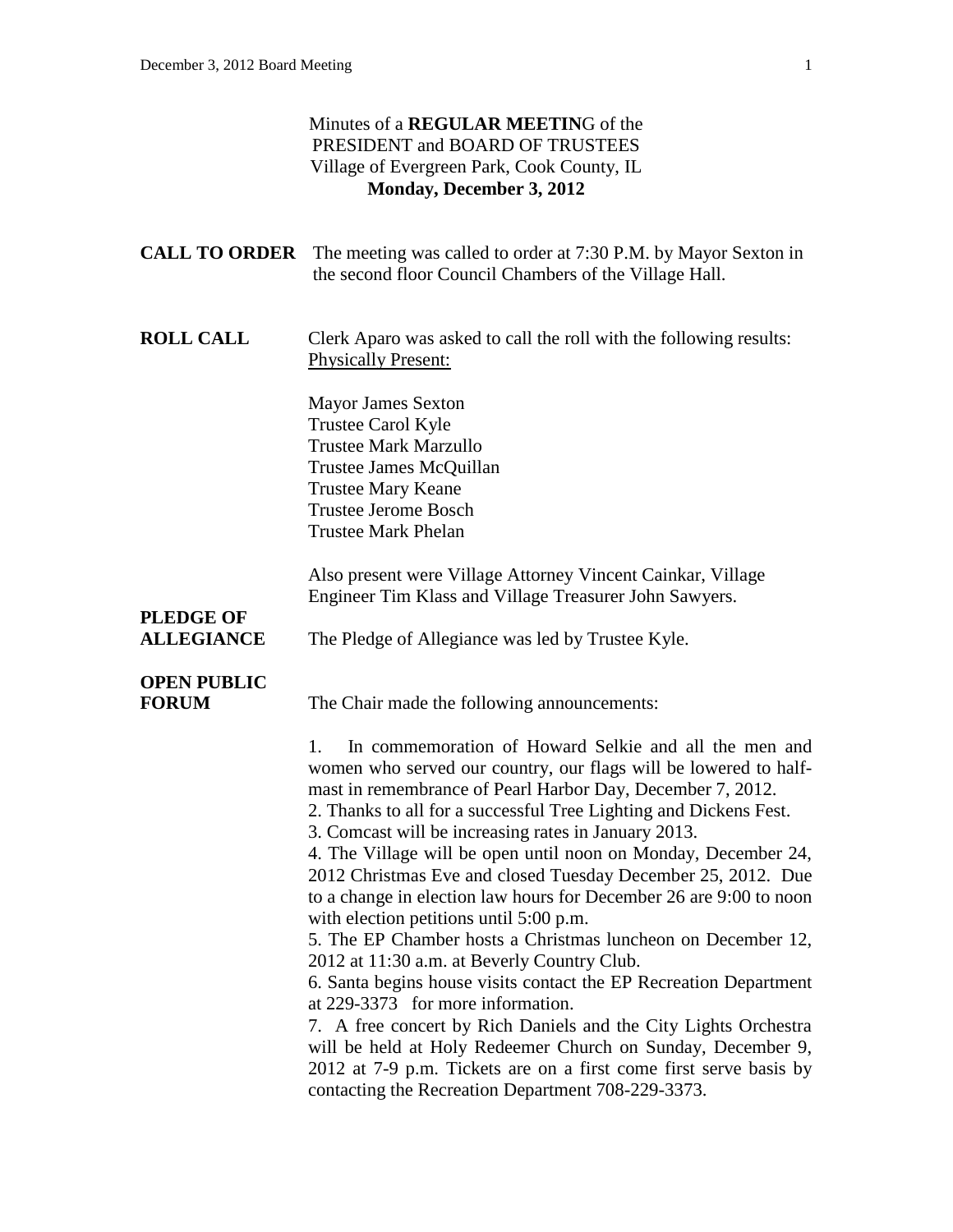# **OPEN PUBLIC**

**AUDIENCE** Mrs. Helen Cuprisin, 9322 S. Homan, EP Chamber President, thanked the Mayor for mentioning the Chamber luncheon and added the ticket price is \$35.00.

> Mr. Pete Zic, 9228 S. Albany, stated neighbors walk their dog on very long retractable leashes and allow them to defecate on his property. He would like to see more enforcement of the dog leash laws. The Chair directed him to leave his information and Animal Control will contact him regarding this issue. Mr. Zic also commended the Police Chief and the Police Department for a great job. On behalf of EP Senior Council,

> On behalf of EP Senior Council, Mrs. Virginia Wrobel and Mrs. Ann Dykstra presented a check in the amount of \$ 1,000 to Mayor Sexton and OCS Director Jolene Churak. The monies were donated toward the mini bus operating costs and the funds were raised at the Memories to Go Village Wide Garage Sale. The audience and the Board gave them a hearty round of applause.

### **REGULAR**

**AGENDA** Motion by Trustee Bosch second by Trustee Kyle to waive the reading of the minutes of the November 19, 2012 Regular Meeting of the President and Board of Trustees and the minutes of the November 26, 2012 Finance Committee Meeting and approved as presented was passed by unanimous voice vote and so ordered by the Chair.

### **RESOLUTION**

**NO. 3-201** Motion by Trustee Marzullo second by Trustee Phelan, to approve **Resolution NO. 3-2013** with expenditures of the General Corporate Fund of \$340,133.79 and the Sewer and Water Fund in the amount of \$ 27,043.30 and the Capital Improvement Fund of \$20,050.16 and the Street Bond Fund, \$ 500.00 for a total of \$ 387,727.25. Upon roll call, voting YES: Trustees Marzullo, McQuillan, Keane, Bosch, Phelan and Kyle; voting NO: NONE. The motion was passed and so ordered by the Chair.

#### **WATER COLLECTORS**

**REPORT** Motion by Trustee Phelan second by Trustee McQuillan to accept for information and file the Water Collector's report for **November 2012** in the amount of \$ 570,978.17. The motion was passed by unanimous voice vote and so ordered by the Chair.

# **VILLAGE COLLECTORS**

**REPORT** Motion by Trustee McQuillan second by Trustee Keane to accept for information and file the Village Collector's report for **November 2012** in the amount of \$ 1,228,617.69. The motion was passed by unanimous voice vote and so ordered by the Chair.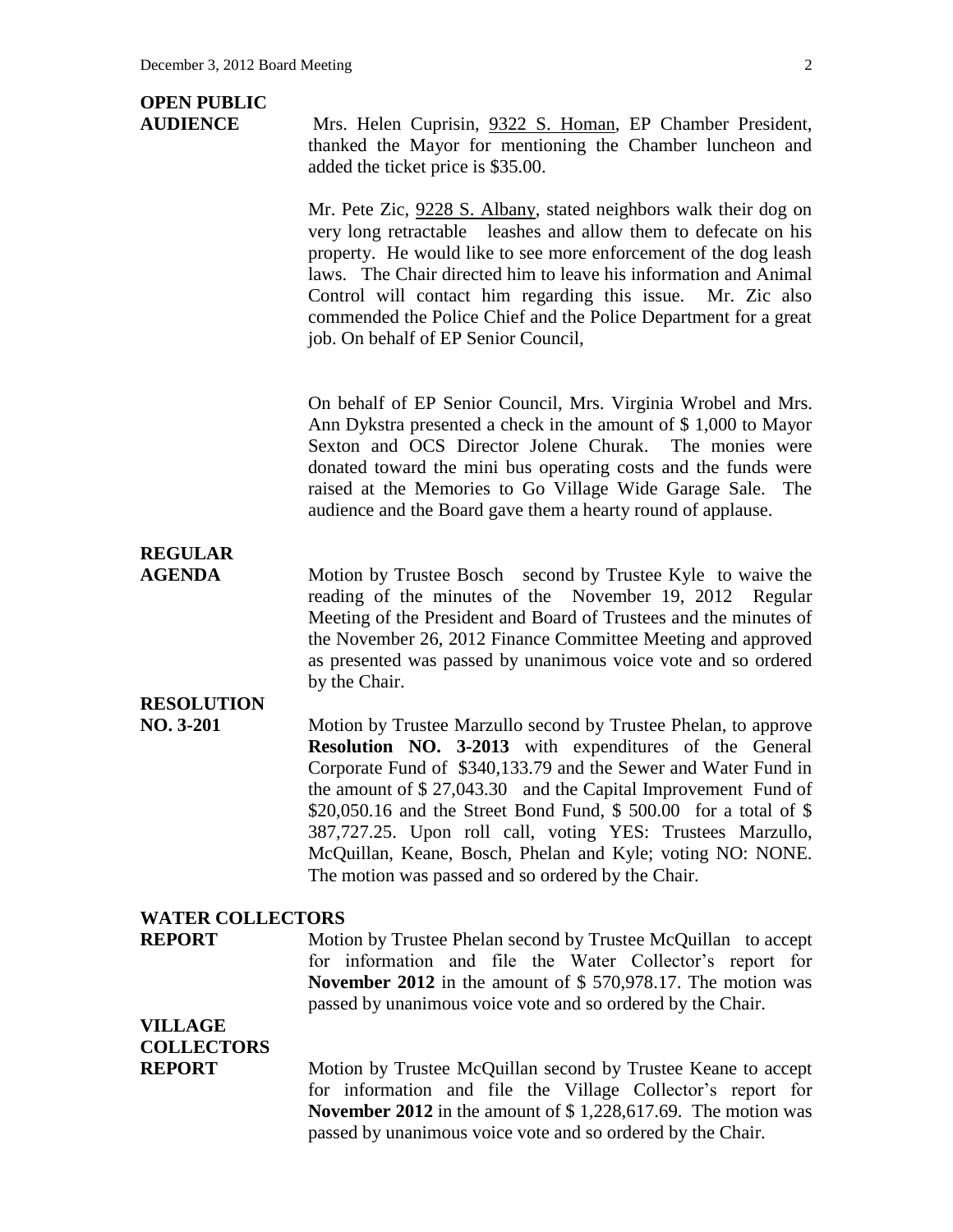# **TREASURER'S**

**REPORT** Motion by Trustee Phelan second by Trustee Bosch to approve the Village Treasurer's report for October 2012 fiscal year end with totals of \$ 5,777,685.96 in the General Fund and \$2,466,868.58 in the Sewer and Water Fund. The Chair noted the budget is balanced. The motion was passed by unanimous voice vote and so ordered by the Chair.

# **BUSINESS**

**CERTIFICATES** Motion by Trustee Kyle second by Trustee Marzullo, to accept the application for Business Regulation Certificate and License for **Morgan Dance Studio to** conduct a dance instruction studio located at 3850 W. 95<sup>th</sup> Street. There was a discussion with the petitioners regarding the lack of parking in the area. It was noted the license is approved with parking being reviewed and monitored and the dance studio license to be revisited in the future. Upon roll call voting YES: Trustees McQuillan, Keane, Bosch, Phelan, Kyle and Marzullo; voting NO: NONE. The motion was passed and so ordered by the Chair.

> The Chair noted there has been a name change only for **FRANK**  O's, located at 2942 W. 95<sup>th</sup> Street to **PEPE'S MEXICAN RESTAURANT.** *The Chair noted no Board action is required.*

### **ORDINANCE**

**NO. 31-2012** Motion by Trustee Kyle second by Trustee Keane to approve **Ordinance NO. 31-2012,** "AN ORDINANCE GRANTING A USE VARIATION TO ALLOW PARKING ON THE RESIDENTIALLY-ZONED PROPERTY LOCATED AT 9520 SOUTH TROY AVENUE TO BE USED IN CONJUNCTION WITH CHASE BANK AND THE CLUVERS RESTAURANT LOCATED AT THE SOUTHEAST CORNER OF  $95^{TH}$  STREET AND KEDZIE AVENUE, EVERGREEN PARK, ILLINOIS." Upon roll call voting YES: Trustees Keane, Bosch, Phelan, Kyle, Marzullo and McQuillan; voting NO: None. The motion was passed and so ordered by the Chair.

### **RESOLUTION**

- **NO. 15-2012** Motion by Trustee Kyle second by Trustee Phelan to approve the **Resolution NO. 15-2012,** "A RESOLUTION AUTHORIZING AN AGREEMENT BETWEEN THE VILLAGE OF EVERGREEN PARK AND EVERGREEN PLAZA ASSOCIATES RELATING TO THE REFUNDS ATTRIBUTABLE TO SPECIAL SERVICE AREA REAL ESTATE TAX COMPLAINTS." Upon roll call voting YES: Trustees Bosch, Phelan, Kyle, Marzullo, McQuillan and Keane; voting NO: None. The motion was passed and so ordered by the Chair.
- **PROCLAMATION** Motion by Trustee Phelan supported by Trustee Marzullo to approve the proclamation "*Declaring December 2012 as Drunk and Drugged Driving (3D) Prevention Month in the Village of*